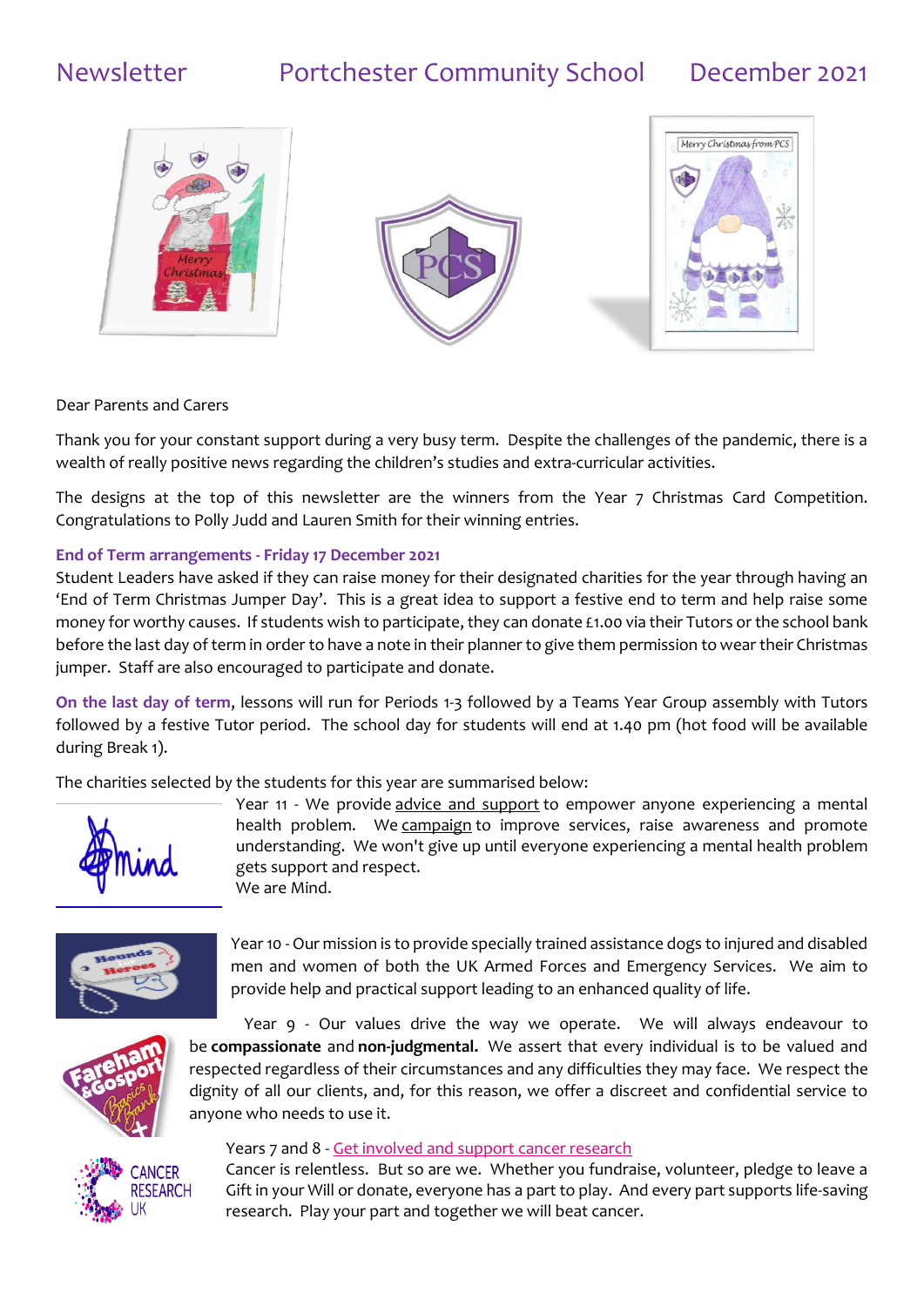## Newsletter Portchester Community School December 2021

### **Changes to the INSET calendar for 2022**

**Tuesday 4 January 2022** - INSET Day - as planned.

**Friday 28 January 2022** - INSET Day - as planned. Common closure day across Fareham and Gosport secondary schools.

**Friday 18 February 2022** - Date changed from Monday 21 March 2022. This is due to the Department for Education's release of new GCSE information in light of a response to the pandemic.

#### **Term starts again on Wednesday 5 January 2022 (Week 1)**

#### **Key dates for next term**

| Tuesday 4 January    | <b>INSET Day</b>                                                          |
|----------------------|---------------------------------------------------------------------------|
| Wednesday 5 January  | Lateral Flow Testing Day (please see below)                               |
| Monday 10 January    | TED Talk in the LRC (1.40 pm). Drop Everything and Read (DEAR) - Period 5 |
| Wednesday 12 January | Student SMSC session - Period 3                                           |
| Wednesday 19 January | Year 7 Parents' Evening                                                   |
| Monday 24 January    | Year 11 Mock Exams start                                                  |
| Tuesday 25 January   | Governors' Committee Meetings                                             |
| Friday 28 January    | INSET Day - Fareham and Gosport secondary schools' closure                |
| Monday 7 February    | Year 9 Teenage Boosters/HPV                                               |
| Wednesday 9 February | Year 9 Parents' Evening                                                   |
| Monday 14 February   | International Book Day. DEAR - Period 1                                   |
| Friday 18 February   | INSET Day. End of Term 3                                                  |

To ensure a safe return to school, we will be completing Lateral Flow Tests with each Year Group within a given time period on Wednesday 5 January. Therefore, there will be a staggered start to the day.

#### **Plan for the day – Wednesday 5 January 2022**

|                   | Year <sub>7</sub> | Year 8                   | Year 9                    | Year 10        | Year <sub>11</sub> |
|-------------------|-------------------|--------------------------|---------------------------|----------------|--------------------|
| 8:45              |                   |                          |                           | Arrive         | Arrive             |
| Period 1          |                   |                          |                           | <b>Testing</b> | Lesson             |
| 10:05<br>Period 2 |                   |                          |                           | Lesson         | <b>Testing</b>     |
| 11:35<br>Period 3 | Arrive<br>Lesson  | Arrive<br><b>Testing</b> |                           | Lesson         | Lesson             |
| 12:40<br>Period 4 | <b>Testing</b>    | Lesson                   |                           | Lesson         | Lesson             |
| 2:10<br>Period 5  | Lesson            | Lesson                   | Arrive/Testing/<br>Lesson | Lesson         | Lesson             |

If a positive Lateral Flow Test result is registered, the student will be directed to take a PCR Test to confirm if they have COVID-19.

Students will receive a single test unit for use in the Sports Hall upon their return to school. Should they require additional test kits, these can be collected from Student Reception as usual.

Students on transport will come into school at their usual time. They will work with members of the Learning Support team until lessons and testing starts for their cohort.

#### **National Tuition Programme**

Next term will see the launch of small group tutoring sessions for targeted students as part of a Government sponsored initiative to help student catch-up on basic skills. Sessions will be run across every year group in small